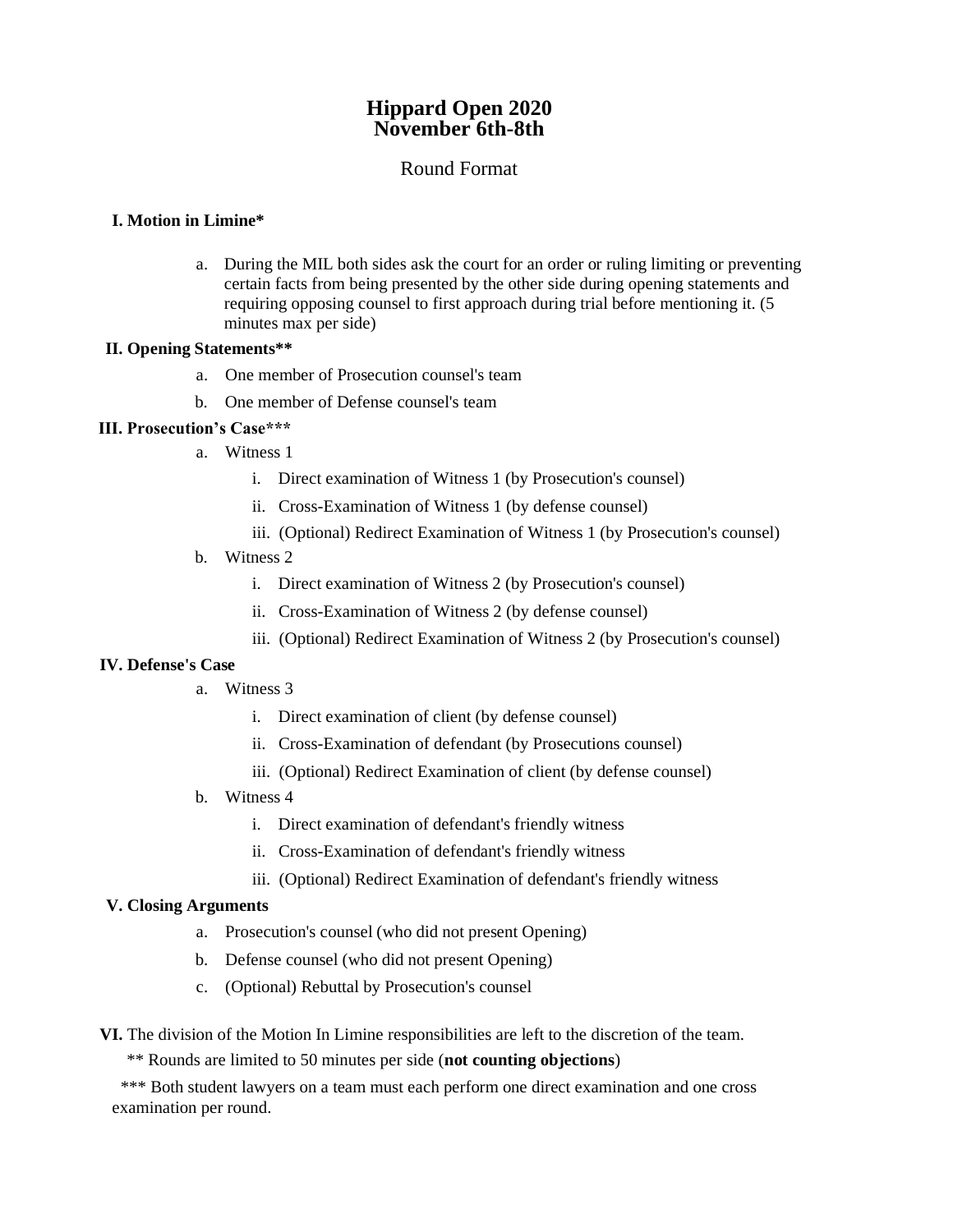#### **What is an opening, direct examination, cross examination, etc.?**

#### **Opening Statement:**

Openings should not be argumentative! In your opening you should tell your client's side of the case in the form of a story, as the attorney believes it will unfold, in a clear and convincing manner.

### **Direct Examination:**

- o Direct examination means that you are calling a witness that you believe has important evidence to help your side. Because you are calling the witness, the witness is considered "friendly" to your side (whether or not your client actually has a friendly relationship with the witness).
- o When you examine a witness during direct examination, your questions must be open-ended in nature. No leading of the witness is allowed! In other words, your questions should **not**  suggest a specific response. Failure to observe this rule will permit opposing counsel to object to your line of questioning.
- o Some examples of acceptable direct examination questions are: "Did you hear anything?" – "What did you hear?"

### **Cross-Examination:**

- o Cross-examination is when the opposing counsel has just completed a direct examination of one of their own friendly witnesses, and you wish to obtain more details, or possibly discredit what has been said. Because it is understood that the witness is "unfriendly" (not trying to help your side), you are allowed to lead the witness by asking questions that suggest a specific answer. (Often, it is helpful to try to phrase your questions so that the witness only needs to answer "yes" or "no.") The goal here is to be able to point out some flaws in the opposing team's construction of arguments and to weaken the credibility of the witness (without intimidation).
- o An example of a question suggesting a specific response is:
	- "When you went to bed, you heard a noise in the backyard?"

#### **Redirect Examination:**

o Redirect examination is limited to questions regarding information that counsel questioned the witness on during cross-examination. It should not be used simply to restate testimony already brought out, and it is not allowed to be used to present brand-new testimony (unrelated to prior testimony). For this reason, it is optional, and may be quite short.

#### **Closing arguments:**

o Counsel provides a summary of the facts presented in the case, and how the law applies to the facts. This includes a reminder of why the case is in court, a summary of any helpful testimony (and sometimes an explanation of why unhelpful testimony should not be given significant weight), and a short presentation of the legal and ethical arguments supportive of your side.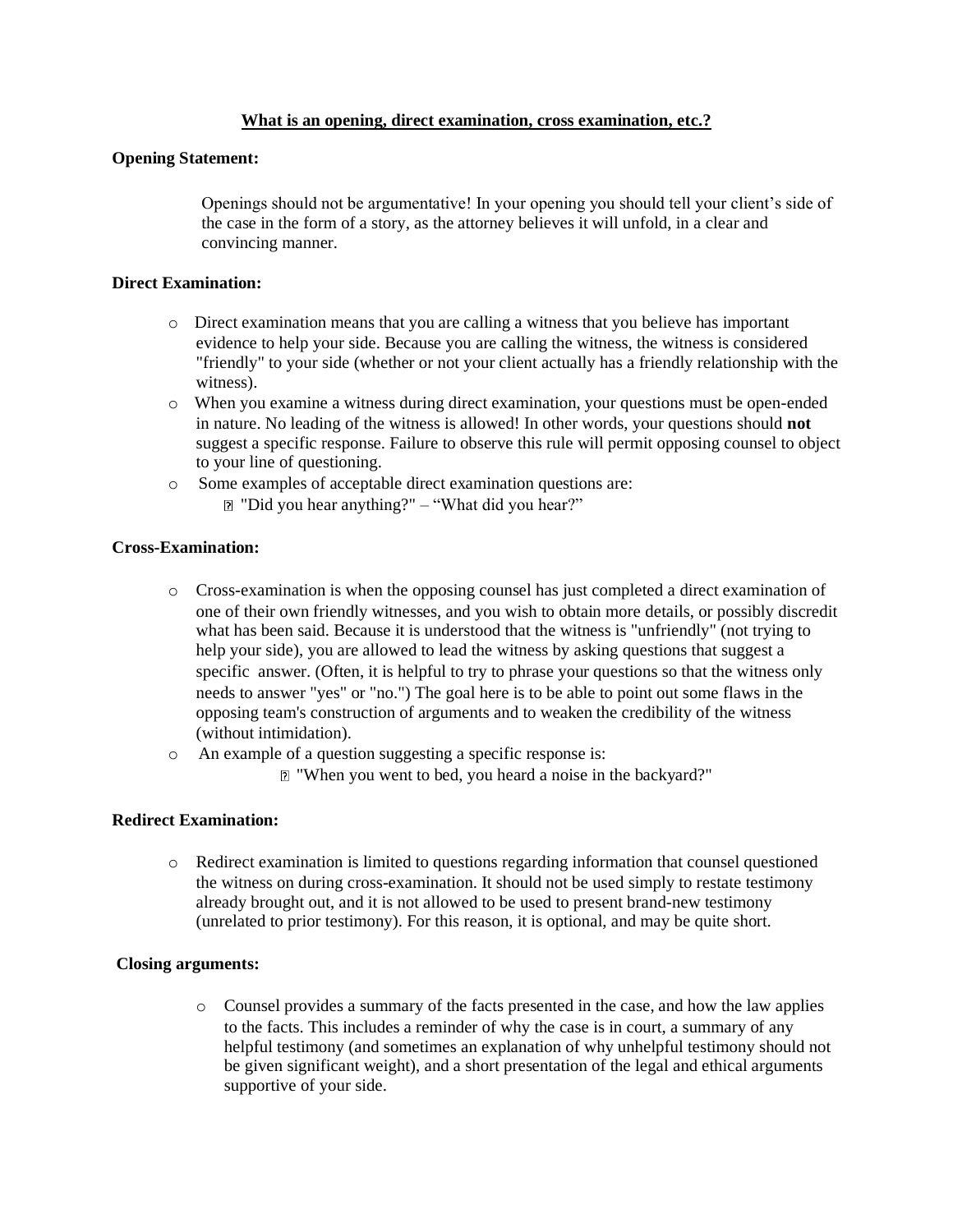o The basic purpose of the closing argument is to remind the jury why the facts presented mean that you should win the case. Accordingly, your closing should convey a firm belief in your client's position and the sufficiency of the evidence presented for your side. You should conclude your closing by asking the jury to give you what you want. Be specific! The jury cannot read your mind!

### **How do I get 1 class credit?**

To obtain 1 credit for Hippard Open, you must put forth a good faith effort in all of your competition rounds. You may not forfeit any round. You must also email 3 of 5 of the following to **Amanda Blons (ablons@central.uh.edu)** no later than **11:59 PM on November 11th**: motion in limine, opening statement, direct exam, cross exam, or closing argument.

### **Tournament Rules**

- 1. Any UHLC student is eligible to compete in the Hippard Open.
- 2.. Signups will be **October 21-28.** Problem will be released by October 29th.
- 3. Scheduling preferences are based solely on the following:
	- a. Class conflicts: Every effort will be made to accommodate class conflicts. The Advocates **DO NOT** encourage competitors to miss class. We will do our best to accommodate any and all class conflicts.
	- b. Order of sign-up: Scheduling preferences will be given to those who signed up first. It is in your interest to sign up as soon as possible! Please note that a team does not receive a registration number or packet until their entry fee is paid in full.
	- c. Personal conflicts: If you have a personal conflict with your team's schedule, please notify the competition director immediately.
- **4. All rounds will be held via Zoom -** Additional Zoom rules and information will be distributed before the competition.
- 5. Rounds are limited to 55 minutes per side (not counting objections) plus an additional 5 minutes per side for housekeeping and/or motions in limine. Either student lawyer on a team may perform the Opening Statement or the Closing Argument, but the same student lawyer may not perform both duties in the same round. Both student lawyers on a team must each perform one direct examination and one cross examination per round. The division of Housekeeping and Motion In Limine responsibilities are left to the discretion of the team.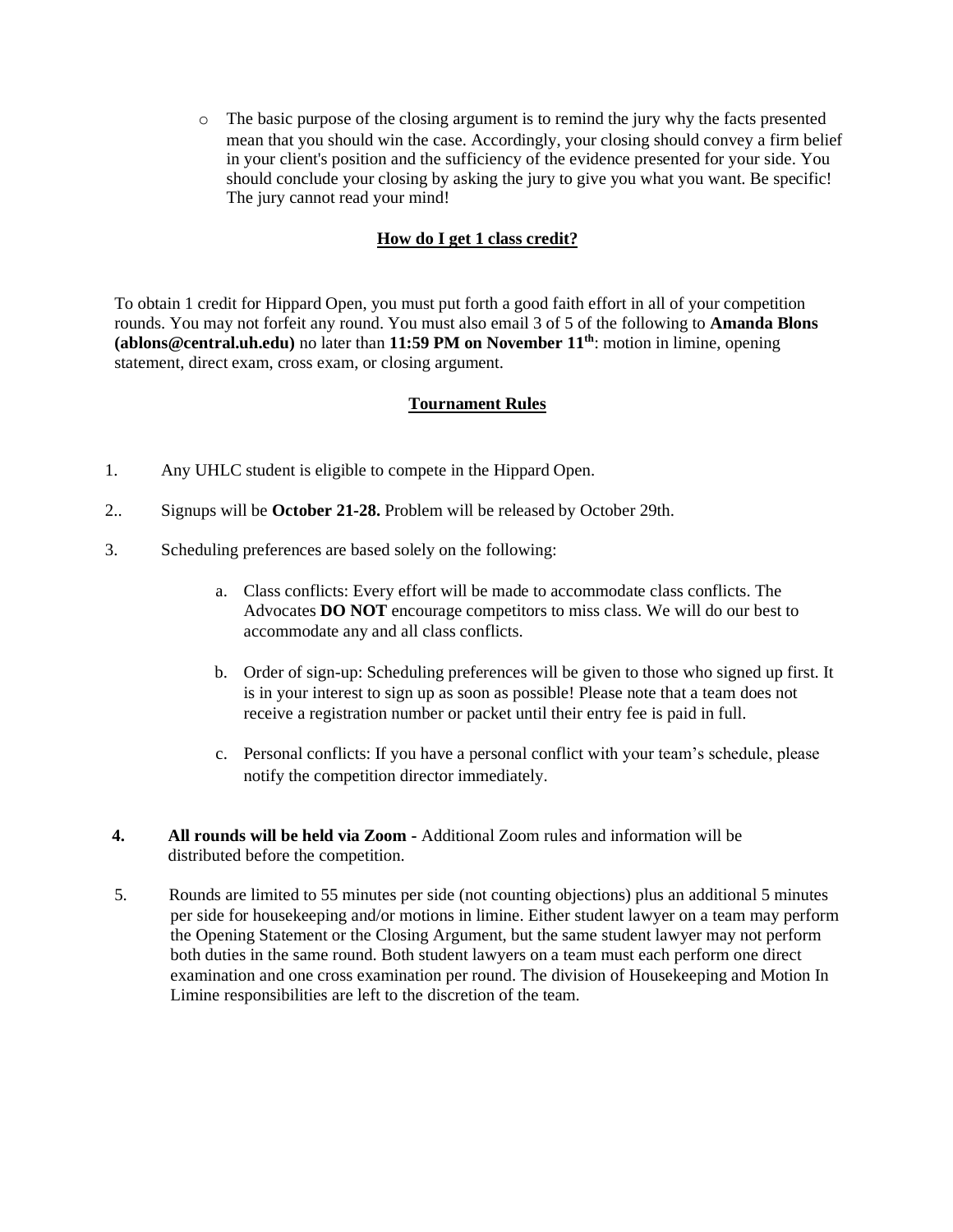- 6. The trial will be conducted in accordance with the Federal Rules of Evidence.
- 7. Oral motions in limine may be offered as a pretrial matter. However, no written motions, briefs, or other memoranda may be submitted to the judge during the trial.
- 8. **To obtain 1 credit for Hippard Open, you must put forth a good faith effort in all of your competition rounds. You may not forfeit any round. You must also email 2 of 5 of the following to Amanda Blons no later than 11:59pm on November 11th: motion in limine, opening statement, direct exam, cross exam, or closing argument.**
- 9. **If a team misses any scheduled competition round FOR ANY REASON, the team members are not eligible to receive course credit.** Competition rounds include elimination rounds.
- 10. In order to petition for credit, the competitor(s) must apply for credit through Blakely Advocacy Institute. The credit petition is now directly available online at: [https://www.law.uh.edu/blakely/credit-](http://www.law.uh.edu/blakely/credit-) petition.asp [.](http://www.law.uh.edu/blakely/credit-)
- 11. This competition is closed research for substantive legal issues. Only case law contained in the packet may be referred to in any way during the competition. You may not conduct any additional research on the cases in your packet.
- 12. Competitors may consult with each other regarding strategy and tactics. Competitors MAY NOT consult with attorneys or professors about strategies or tactics.
- 13. Competitors may reveal their own strategies and tactics to anyone. **NO COMPETITOR OR WITNESS MAY REVEAL INFORMATION ABOUT ANY OTHER TEAM'S CASE, STRATEGY, OR TACTICS. VIOLATION OF THIS RULE CAN RESULT IN DISQUALIFICATION, LOSS OF CREDIT, AND REFERRAL TO THE HONOR COURT**. Teams will inform their witnesses about this provision. Teams are responsible for making sure their witnesses adhere to this rule.
- 14. Please do not ask your judge for the results of the round. This may result in disqualification. Ballots are to remain confidential until all rounds of the tournament are completed.
- 15. Remember to show respect for your judge. This includes dressing professionally for your rounds. Our judges are attorneys who volunteer their time and expertise, and the competition could not happen without them. Disrespect for your judge may result in disqualification, loss of credit and/or being barred from Advocates-sponsored competitions for one calendar year.
- 16. All entrants must put in a good faith effort. Judges will be asked whether competitors put in a good faith effort to safeguard the integrity of the competition. Failure to put in a good faith effort may result in disqualification, loss of credit and/or being barred from Advocatessponsored competitions for one calendar year.
- 17. Teams are responsible for recruiting and preparing their own witnesses. Witnesses are permitted to make reasonable inferences about the information in their witness statements with regard to non-material facts. \*\*\*\*Competitors are held responsible for the actions/statements of their witnesses. **If a witness makes a statement that would alter material facts, the team**